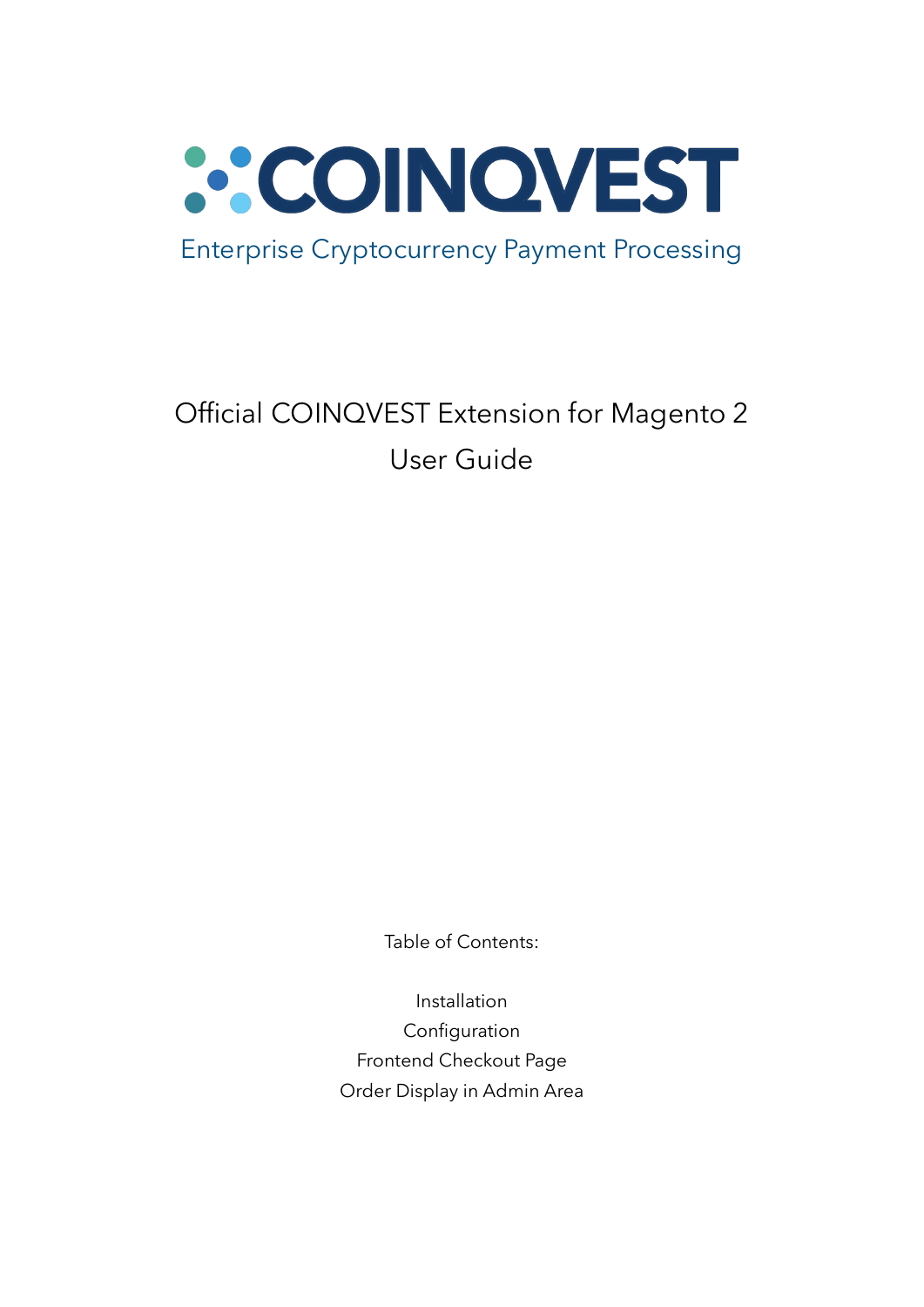# **ACOINQVEST**

### Installation:

#### Requirements:

- A COINQVEST merchant account -> Sign up [here](https://www.coinqvest.com/).
- API Key and API Secret -> Find them [here.](https://www.coinqvest.com/en/api-settings)

Extension Installation:

- Create a folder structure in Magento root as **app/code/Coinqvest/PaymentGateway.**
- Download and extract the zip folder from the Magento Marketplace and upload the extension files to **app/code/Coinqvest/PaymentGateway** via FTP.
- Login to your SSH and run below commands step by step:
	- *• php bin/magento setup:upgrade*
	- For Magento version 2.0.x to 2.1.x *php bin/magento setup:static-content:deploy*
	- For Magento version 2.2.x & above *php bin/magento setup:static-content:deploy –f*
	- *• php bin/magento cache:flush*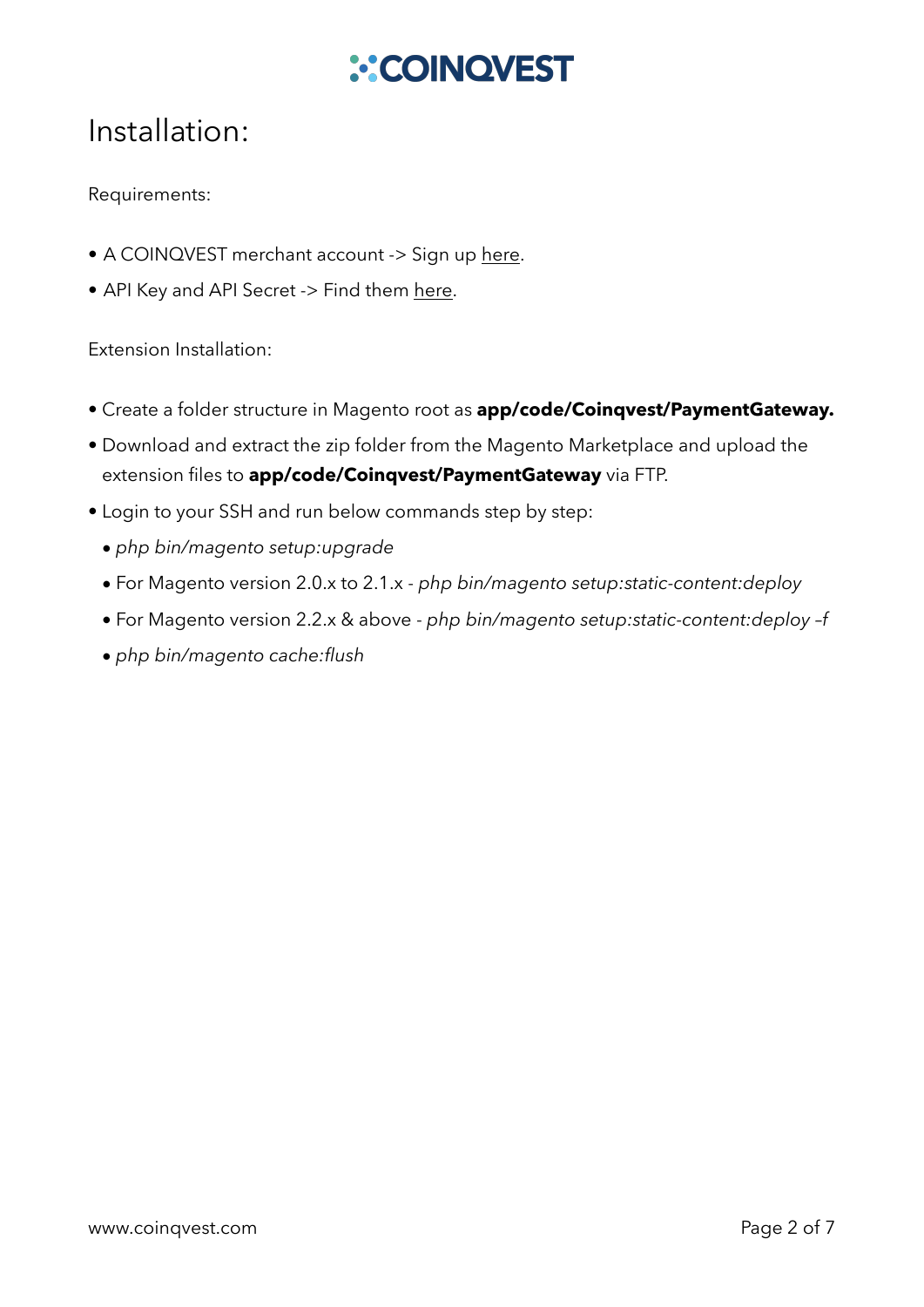### Configuration:

Login to Magento 2 and navigate to **Stores -> Configuration -> Sales -> Payment Methods -> COINQVEST**. Click on the **Configure** button to view the settings options.

| 侕                                         | Configuration          |              |                                          |                                                                                  |                                                                                                                                                    |                          | <b>Save Config</b> |  |  |  |
|-------------------------------------------|------------------------|--------------|------------------------------------------|----------------------------------------------------------------------------------|----------------------------------------------------------------------------------------------------------------------------------------------------|--------------------------|--------------------|--|--|--|
| $\bullet$<br><b>DASHBOARD</b>             | Shipping Settings      |              | OTHER PAYMENT METHODS: ▲                 |                                                                                  |                                                                                                                                                    |                          |                    |  |  |  |
| \$<br>SALES                               | Multishipping Settings |              | <b>COINQVEST</b><br><b>::COINQVEST</b>   | Accept payments in crypto (BTC, ETH, XRP, XLM, LTC) and instantly settle in your | Close                                                                                                                                              |                          |                    |  |  |  |
| Ŵ<br>CATALOG                              | Shipping Methods       |              |                                          |                                                                                  | local currency (USD, EUR, CAD, NGN, BRL).                                                                                                          |                          |                    |  |  |  |
| ŵ<br>CUSTOMERS                            | Google API             |              |                                          | Enabled<br>[store view]                                                          | Yes                                                                                                                                                | $\blacktriangledown$     |                    |  |  |  |
| ۰Ų                                        | 3D Secure              |              |                                          | Title<br>[store view]                                                            | Bitcoin and other digital currencies via COINQVEST                                                                                                 |                          |                    |  |  |  |
| MARKETING<br>同                            | Fraud Protection       |              |                                          | API Key<br>[store view]                                                          | a1b2c3d4e5f6<br>Get your API Key here.                                                                                                             |                          |                    |  |  |  |
| CONTENT                                   | Address Validation     |              |                                          | <b>API Secret</b><br>[store view]                                                |                                                                                                                                                    |                          |                    |  |  |  |
| $\prod_{\mathsf{REPORTS}}$<br><b>ALL</b>  | <b>Payment Methods</b> |              |                                          |                                                                                  | Get your API Secret here.                                                                                                                          |                          |                    |  |  |  |
| <b>STORES</b>                             | YOTPO                  | $\check{ }$  | <b>Settlement Currency</b>               | [store view]                                                                     | USD - US Dollar<br>The currency that the crypto payments get converted to. If you<br>don't choose a currency here, the settlement currency will be |                          |                    |  |  |  |
| ✿<br>SYSTEM                               | <b>DOTDIGITAL</b>      | $\checkmark$ |                                          |                                                                                  | the billing currency. API credentials must be provided before<br>currency options show up.                                                         |                          |                    |  |  |  |
| Ŷ<br><b>FIND PARTNERS</b><br>& EXTENSIONS | <b>SERVICES</b>        | $\checkmark$ | Cart Price Display Method                | [store view]                                                                     | Detailed - All items, discounts, tax, shipping co<br>Choose "Simple" if your product price settings include tax.                                   | $\blacktriangledown$     |                    |  |  |  |
|                                           | <b>ADVANCED</b>        | $\checkmark$ |                                          |                                                                                  | Read more here.                                                                                                                                    |                          |                    |  |  |  |
|                                           |                        |              | Show COINQVEST Logo                      | [store view]                                                                     | Yes<br>Show COINQVEST logo on checkout page.                                                                                                       | $\blacktriangledown$     |                    |  |  |  |
|                                           |                        |              | <b>Checkout Page Message</b>             | [store view]                                                                     | You will be redirected to the secure COINQVEST<br>checkout page.                                                                                   |                          |                    |  |  |  |
|                                           |                        |              | <b>Payment from Applicable Countries</b> | [store view]                                                                     | All Allowed Countries                                                                                                                              | $\overline{\phantom{a}}$ |                    |  |  |  |
|                                           |                        |              | <b>Payment from Applicable Countries</b> | [store view]                                                                     | Afghanistan                                                                                                                                        |                          |                    |  |  |  |
|                                           |                        |              |                                          |                                                                                  | Åland Islands<br>Albania                                                                                                                           |                          |                    |  |  |  |
|                                           |                        |              |                                          |                                                                                  | Algeria                                                                                                                                            |                          |                    |  |  |  |
|                                           |                        |              |                                          |                                                                                  | American Samoa                                                                                                                                     |                          |                    |  |  |  |
|                                           |                        |              |                                          |                                                                                  | Andorra                                                                                                                                            |                          |                    |  |  |  |
|                                           |                        |              |                                          |                                                                                  | Angola                                                                                                                                             |                          |                    |  |  |  |
|                                           |                        |              |                                          |                                                                                  | Anguilla                                                                                                                                           |                          |                    |  |  |  |
|                                           |                        |              |                                          |                                                                                  | Antarctica                                                                                                                                         |                          |                    |  |  |  |
|                                           |                        |              |                                          |                                                                                  | Antigua & Barbuda                                                                                                                                  |                          |                    |  |  |  |
|                                           |                        |              |                                          | Sort Order                                                                       |                                                                                                                                                    |                          |                    |  |  |  |
|                                           |                        |              |                                          | [store view]                                                                     |                                                                                                                                                    |                          |                    |  |  |  |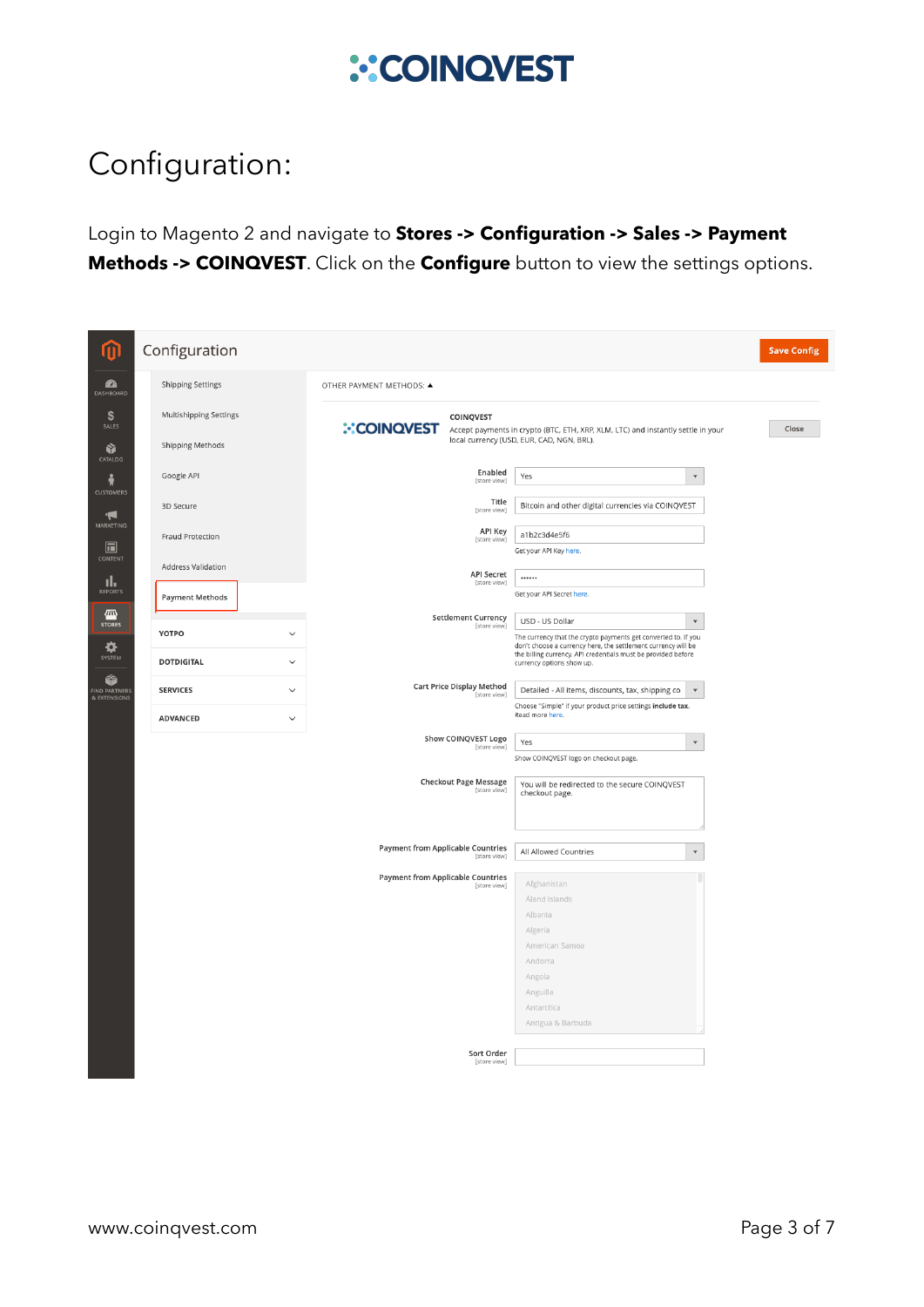## **ACOINQVEST**

Available settings:

#### **Enabled:**

Set "YES" to enable the payment method.

#### **Title:**

Set the title for the payment method to be displayed on the checkout page.

#### **API Key:**

Enter your API key.

#### **API Secret:**

Enter your API secret.

#### **Settlement Currency:**

Set the currency that the crypto payments get converted to. If you don't choose a currency here, the settlement currency will be the billing currency. Enter your API credentials and press the "Save Config" button in order for currency options to show up.

#### **Cart Price Display Method:**

- Choose "Detailed" to list all products, taxes, shipping costs and discounts on the COINQVEST hosted checkout page. Only choose if your product price settings **exclude tax**.
- Choose "Simple" to show only the grand total checkout value on the COINQVEST checkout page. Choose if your product price settings **include tax**.

#### **Show COINQVEST Logo:**

Select "YES" to show the COINQVEST icon on the checkout page alongside the payment method.

#### **Checkout Page Message:**

Customize the checkout page redirect message. Leave blank if not required.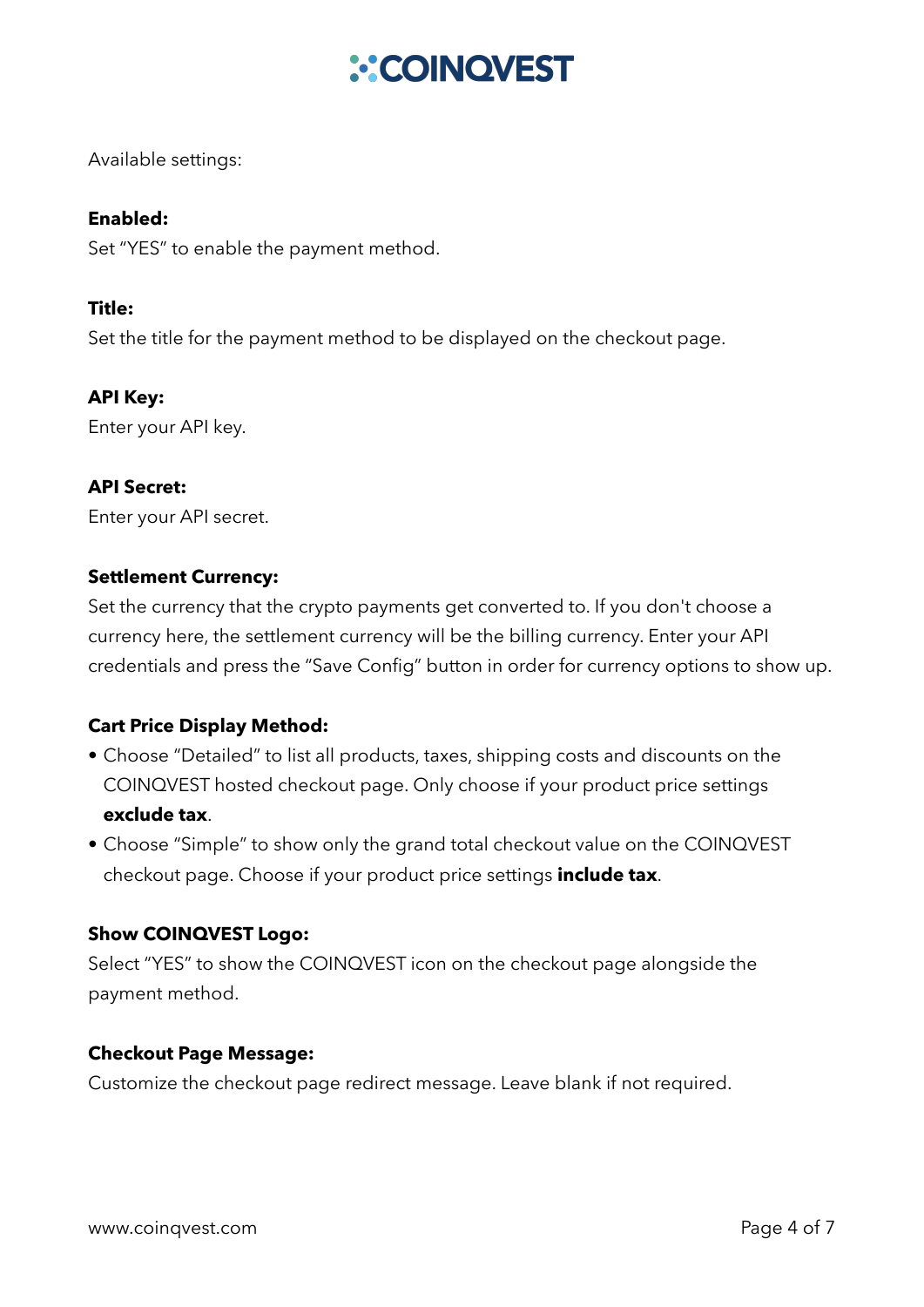#### **Payment from Applicable Countries:**

Select countries to allow using this payment method.

#### **Payment from Specific Countries:**

Select specific countries to allow using this payment method.

#### **Sort Order:**

Enter sort order of the payment method.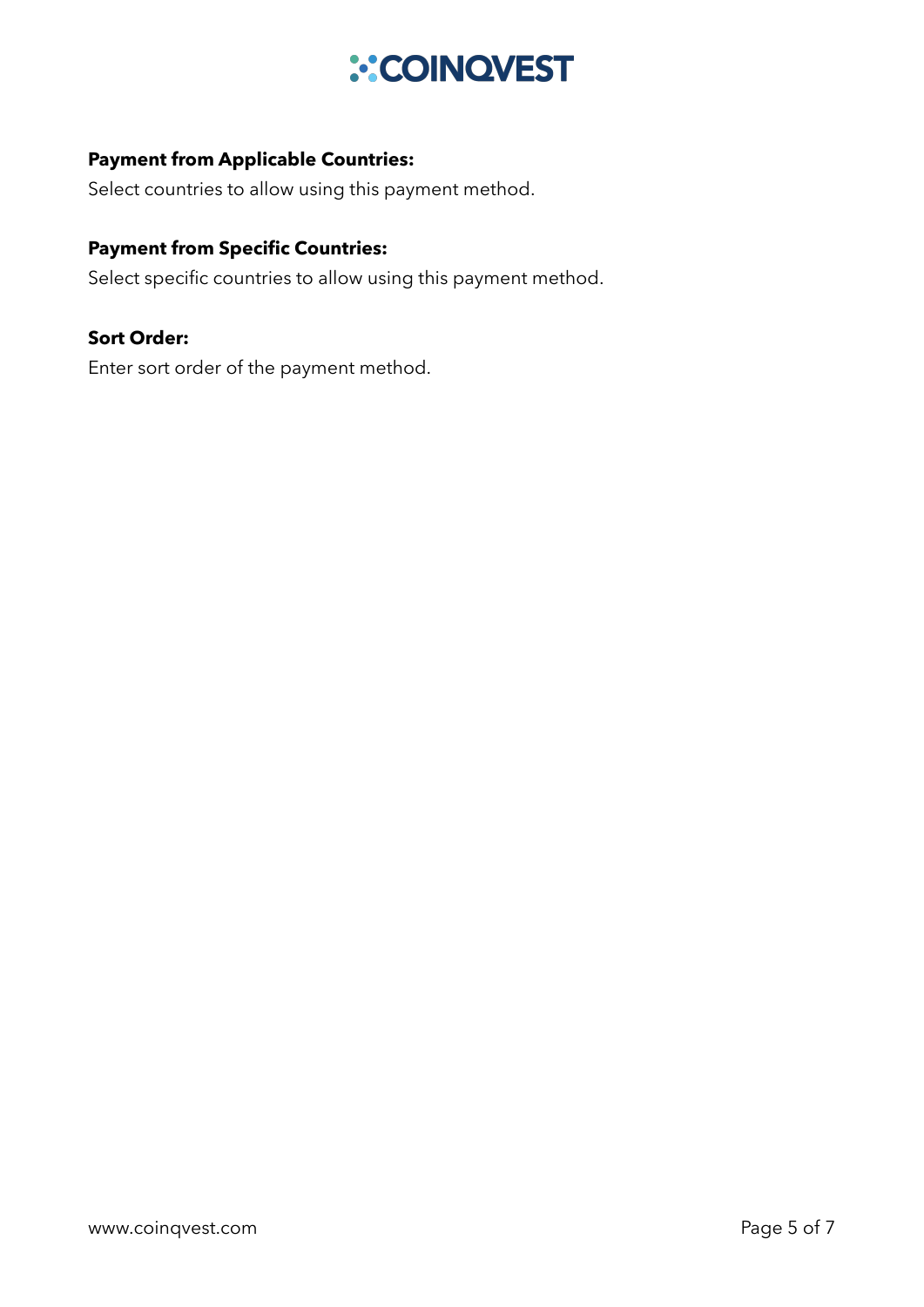### Frontend Checkout Page:

Logo display, payment method title and redirect message can be customized in the admin area settings.

| UMA.                                                                                      | Search entire store here            | 高品<br>Q        |  |  |
|-------------------------------------------------------------------------------------------|-------------------------------------|----------------|--|--|
| ✓<br><b>Review &amp; Payments</b><br>Shipping                                             |                                     |                |  |  |
| Payment Method                                                                            |                                     |                |  |  |
| Bitcoin and other digital currencies via COINQVEST<br>Customizable title and logo display | Order Summary                       |                |  |  |
|                                                                                           | Cart Subtotal                       | \$20.95        |  |  |
| My billing and shipping address are the same                                              | Discount (Our first promo campaign) | $-$2.10$       |  |  |
| Jane Smith<br>Main Road 123                                                               | Shipping<br>DHL Flat Rate - Fixed   | \$4.99         |  |  |
| Seattle, Washington 10000<br><b>United States</b>                                         | Tax                                 | $$1.55$ $\vee$ |  |  |
| 0987654321                                                                                | <b>Order Total Incl. Tax</b>        | \$25.39        |  |  |
|                                                                                           | Order Total Excl. Tax               | \$23.84        |  |  |
| You will be redirected to the secure COINQVEST checkout page.                             | 9 Items in Cart                     | $\checkmark$   |  |  |
| Customizable redirect message<br><b>Place Order</b>                                       |                                     |                |  |  |
|                                                                                           |                                     |                |  |  |